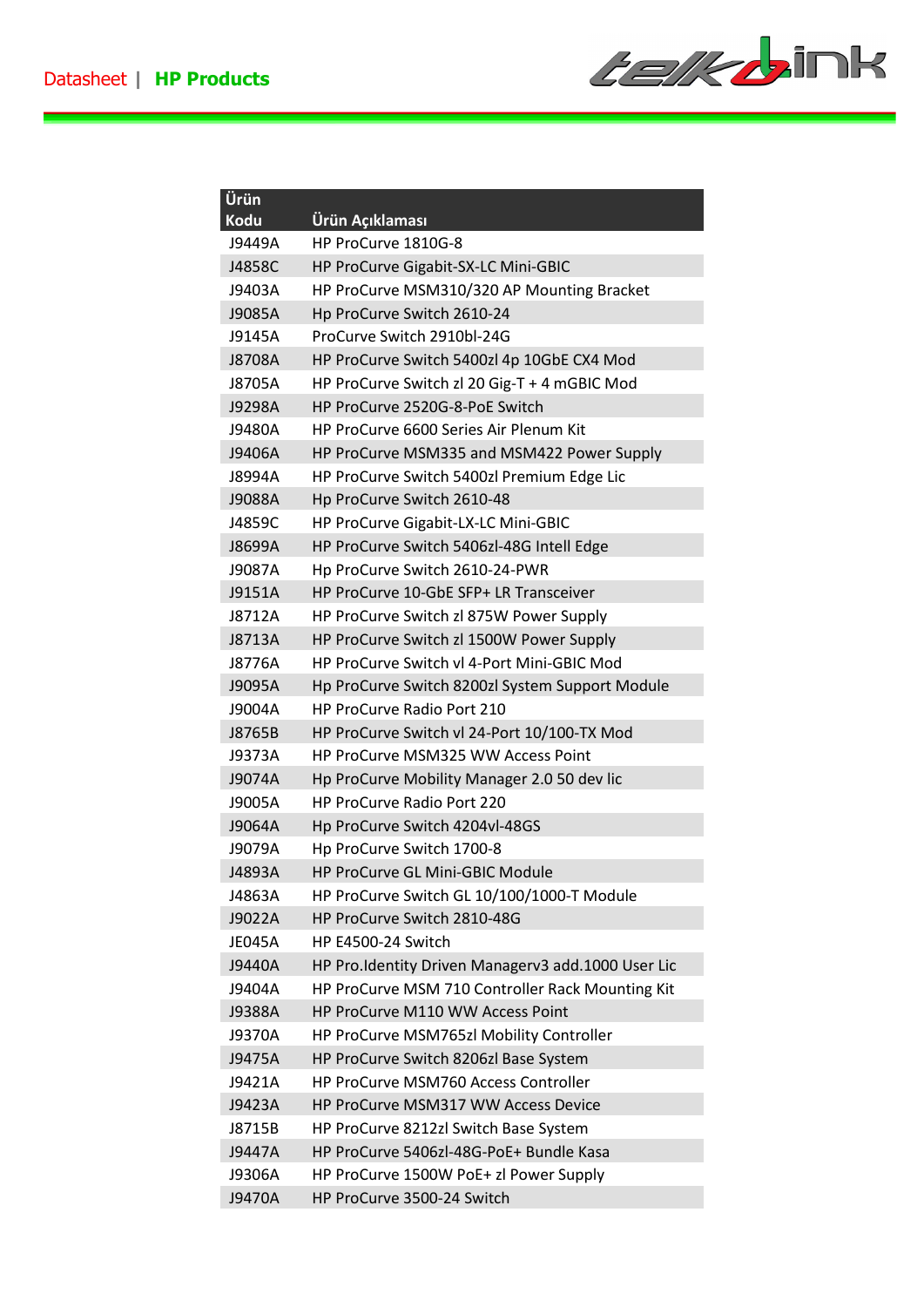| J9137A        | HP ProCurve 2520-8 PoE Switch                      |
|---------------|----------------------------------------------------|
| J9450A        | HP ProCurve 1810G-24                               |
| J9438A        | HP Pro.Identity Driven Manager v3 500 user license |
| J9146A        | ProCurve Switch 2910bl-24G-PWR                     |
| J9142B        | HP ProCurve 1000-BX-D SFP-LC Mini-GBIC             |
| J9472A        | HP ProCurve Switch 3500-48                         |
| J9148A        | ProCurve Switch 2910bl-48G-PWR                     |
| J8772B        | HP ProCurve 4202vl-72, 72 Port 10/100 TX + 2 Slot  |
| J9149A        | A 2-port 10-GbE (two CX4 ports) module high-speed  |
| <b>JE022A</b> | HP E4210-8 Switch                                  |
| J9379B        | HP ProCurve MSM310 WW Access Point                 |
| J9173A        | HP ProCurve Manager Plus v3 50 Device License Upgr |
| J9175A        | HP ProCurve Manager Plus v3 Software with 50 Devic |
| J9177A        | HP ProCurve Manager Plus v3 50 Device License      |
| J9559A        | Hp ProCurve 1410-8G Switch 8 Port 10/100/1000T     |
|               |                                                    |
| J9561A        | Hp ProCurve 1410-24G Switch                        |
| J9420A        | HP ProCurve MSM760 Mobility Controller             |
| J9299A        | HP ProCurve 2520G-24-PoE Switch                    |
| J9138A        | HP ProCurve 2520-24-PoE Switch                     |
| J9309A        | HP ProCurve 4-Port 10GbE SFP+ zl Modül             |
| J9143B        | HP ProCurve 1000-BX-U SFP-LC Mini-GBIC             |
| J9152A        | HP ProCurve 10-GbE SFP+ LRM Transceiver            |
| J9307A        | HP ProCurve Switch zl 2410/100/1000 PoE Mod        |
| J9389A        | HP ProCurve M111 Client Bridge                     |
| J9405A        | HP ProCurve MSM31x and MSM32x Power Supply         |
| J8692A        | HP ProCurve Switch 3500yl-24G-PWR                  |
| J8693A        | HP ProCurve Switch 3500yl-48G-PWR                  |
| J8992A        | HP ProCurve Switch 6200yl-24G                      |
| J8433A        | HP ProCurve Switch 6400cl-6XG                      |
| J9000A        | HP ProCurve 14 dBi 5GHz directional ant            |
| J8441A        | HP ProCurve ext AP 5 dBi omni antenna              |
| J9054B        | HP ProCurve Gigabit 100FX Mini-GBIC                |
| J8439A        | HP ProCurve 10 GbE CX4 Media Converter             |
| J8435A        | HP ProCurve cl 10-GIG Media Flex Module            |
| J8437A        | HP ProCurve cl 10-GbE X2-SC LR Optic               |
| J8434A        | HP ProCurve cl 10-GIG Copper Module                |
| J4132A        | HP ProCurve Gigabit-LX Transceiver                 |
| J4853A        | HP ProCurve 100-FX SC Transceiver                  |
| J4131B        | HP ProCurve Gigabit-SX Transceiver                 |
| J9078A        | Hp ProCurve Switch 1400-24G                        |
| J4868A        | HP ProCurve Switch 2124                            |
| J9080A        | Hp ProCurve Switch 1700-24                         |
| J9021A        | HP ProCurve Switch 2810-24G                        |
| J4864A        | HP ProCurve Switch GL Transceiver Module           |
| J4839A        | HP ProCurve Redundant Power Supply                 |
| J4852A        | HP ProCurve Switch XL 100-FX MTRJ module           |
| J4821B        | HP ProCurve Switch XL 100/1000-T Module            |
| J8168A        | HP ProCurve Redundant/External Ethernet In-line PS |
|               |                                                    |

Ī